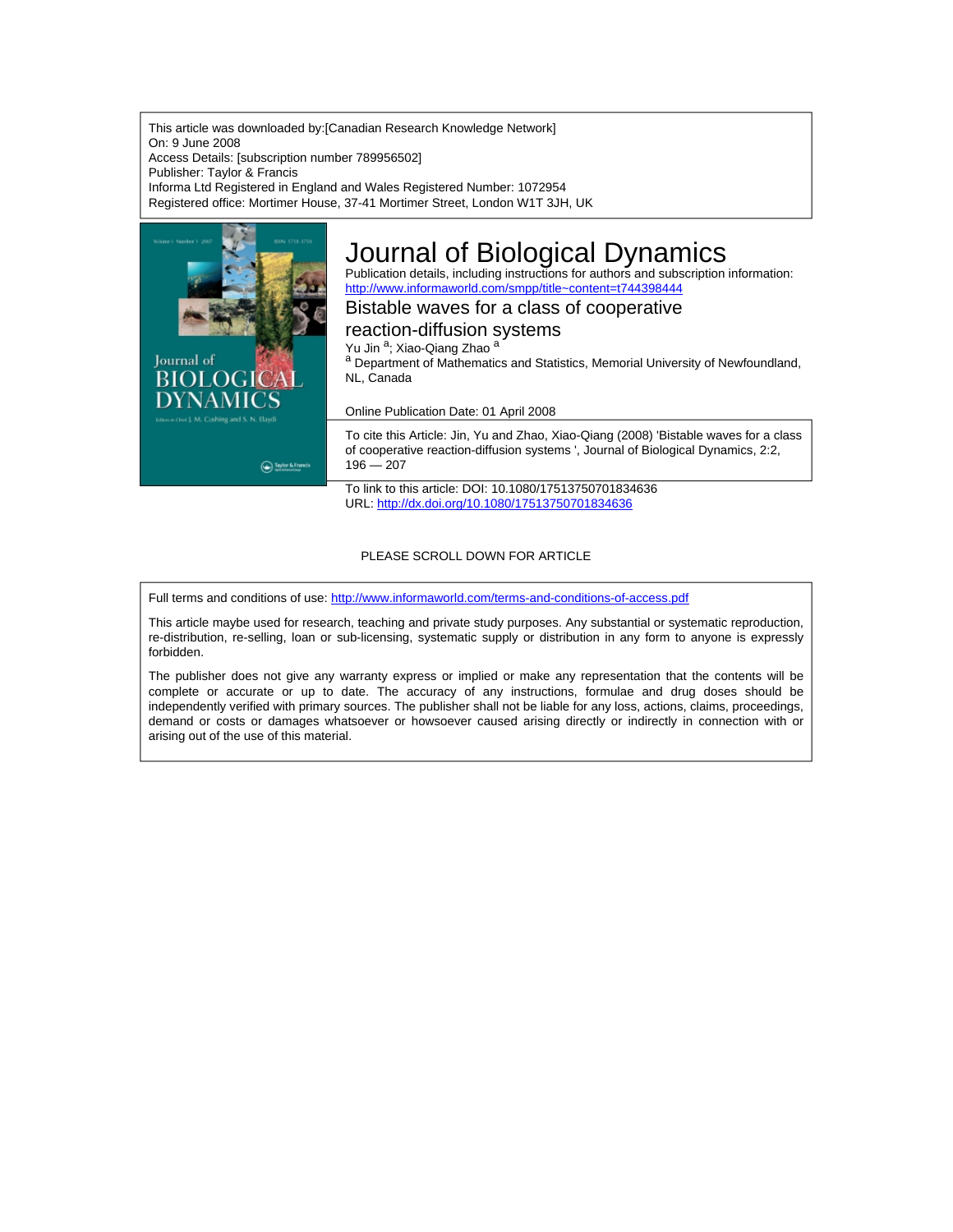*Journal of Biological Dynamics* Vol. 2, No. 2, April 2008, 196–207



Taylor & Francis Taylor & Francis Group

## **Bistable waves for a class of cooperative reaction–diffusion systems**

Yu Jin and Xiao-Qiang Zhao\*

*Department of Mathematics and Statistics, Memorial University of Newfoundland, St John's, NL, Canada*

(*Received 30 October 2007; final version received 28 November 2007* )

*Dedicated to Hal Smith on the occasion of his 60th birthday*

In this paper, we consider a class of coupled cooperative reaction–diffusion systems, in which one population (or subpopulation) diffuses while the other is sedentary. We use the shooting method to prove the existence of the bistable travelling wave, and then obtain its global attractivity with phase shift and uniqueness (up to translation) via the dynamical system approach. The results are applied to some specific examples of reaction–diffusion population models.

**Keywords:** bistable waves; global attractivity; shooting method; monotone semiflow

*AMS Subject Classifications*: 35K57; 37N25; 92B05

#### **1. Introduction**

Classic reaction–diffusion models usually take the form

$$
\begin{cases}\n\frac{\partial u}{\partial t} = D_1 \frac{\partial^2 u}{\partial x^2} + F(u, v), \\
\frac{\partial v}{\partial t} = D_2 \frac{\partial^2 v}{\partial x^2} + G(u, v),\n\end{cases} \tag{1}
$$

where *u* and *v* are densities of two populations (or subpopulations of a population, or two particles) at location *x* and time *t*,  $D_1$  and  $D_2$  are positive diffusion constants, and  $F(u, v)$  and  $G(u, v)$  are reaction functions. This model has been generally applied to describe the dispersal dynamics of populations, disease transmission dynamics, chemical reactions, and so on (see, *e.g.*, [1,9,10,12] and references therein), and it seems to work well in most cases.

However, it has been recently noticed that in some situations during the dispersal process, one of the reacting populations diffuses so slowly in the habitat, compared with the other, such that its diffusion can almost be neglected. This phenomenon is very interesting in the study of

ISSN 1751-3758 print*/*ISSN 1751-3766 online © 2008 Taylor & Francis DOI: 10.1080*/*17513750701834636 http:*//*www.informaworld.com

<sup>\*</sup>Corresponding author. Email: xzhao@math.mun.ca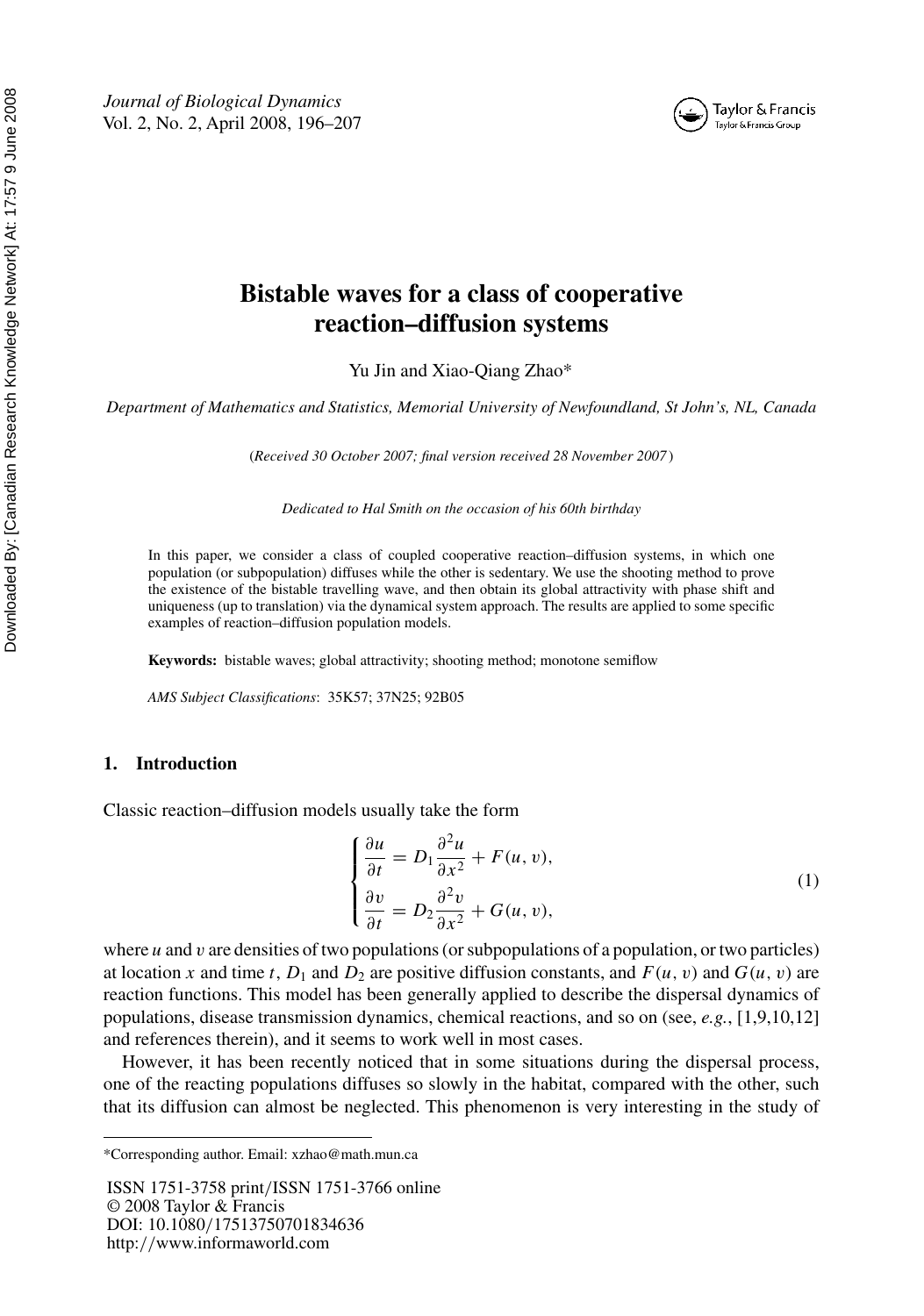population dispersal, and it naturally suggests that only one of the diffusion constants be positive while the other be zero, when we describe the dispersal dynamics in reaction–diffusion models. To model fecally orally transmitted diseases such as cholera, typhoid fever, infections hepatitis, polyometitis, etc., Capasso and Maddalena [1] assumed that the bacteria diffuse randomly in the habitat, while the diffusion of the human population can be neglected with respect to that of bacteria. As a result, they studied the following model:

$$
\begin{cases} \frac{\partial u_1(x,t)}{\partial t} = d \frac{\partial^2 u_1(x,t)}{\partial x^2} - a_{11} u_1(x,t) + a_{12} u_2(x,t), \\ \frac{\partial u_2(x,t)}{\partial t} = -a_{22} u_2(x,t) + g(u_1(x,t)), \end{cases}
$$
(2)

where  $u_1$  and  $u_2$  denote the spatial densities of the infectious agent and infective human population, respectively;  $d > 0$  is the diffusion constant of bacteria;  $1/a_{11}$  is the mean lifetime of the agent in the environment;  $1/a_{22}$  is the mean infectious period of the human infectives;  $a_{12}$  is the multiplicative factor of the infectious agent due to the human population; and  $g(u_1)$  is the infection rate of the human population under the assumption that the total susceptible human population is constant during the evolution of the epidemic.

Other examples come from single species reaction–diffusion population models. Recently, some authors assumed that only part of the population is migrating and the other part is sedentary. Cook [11] studied a Verhulst-type population model with sedentary and migrating subpopulations, assuming that there is a joint carrying capacity for both subpopulations and that the offspring of both groups forms one pool that is then distributed to both subpopulations at constant proportions:

$$
\begin{cases}\nv_t = r_v(u+v)\left(1 - \frac{u+v}{K}\right) + Dv_{xx}, \\
w_t = r_w(u+v)\left(1 - \frac{u+v}{K}\right).\n\end{cases}
$$
\n(3)

Lewis and Schmitz [8] studied another Verhulst-type model in which it was assumed that individuals switch between mobile and stationary states during their lifetime and that the migrants have a positive mortality while the sedentary subpopulation reproduces and is subject to a finite carrying capacity:

$$
\begin{cases} v_t = D\Delta v - \mu v - \gamma_2 v + \gamma_1 w, \\ w_t = f(w) - \gamma_1 w + \gamma_2 v, \end{cases}
$$
\n(4)

where  $f(w) = rw(1 - w/K)$ . Hadeler and Lewis [5] proposed a Fisher-type equation with a quiescent state:

$$
\begin{cases} v_t = D\Delta v + f(v) - \gamma_2 v + \gamma_1 w, \\ w_t = \gamma_2 v - \gamma_1 w, \end{cases}
$$
\n
$$
(5)
$$

where individuals in state  $v$  move and interact as in the standard Fisher's equation, while those in state *w* are quiescent. Such behaviour is typical for invertebrates living in small ponds in arid climates, which dry up and reappear subject to rainfall [5].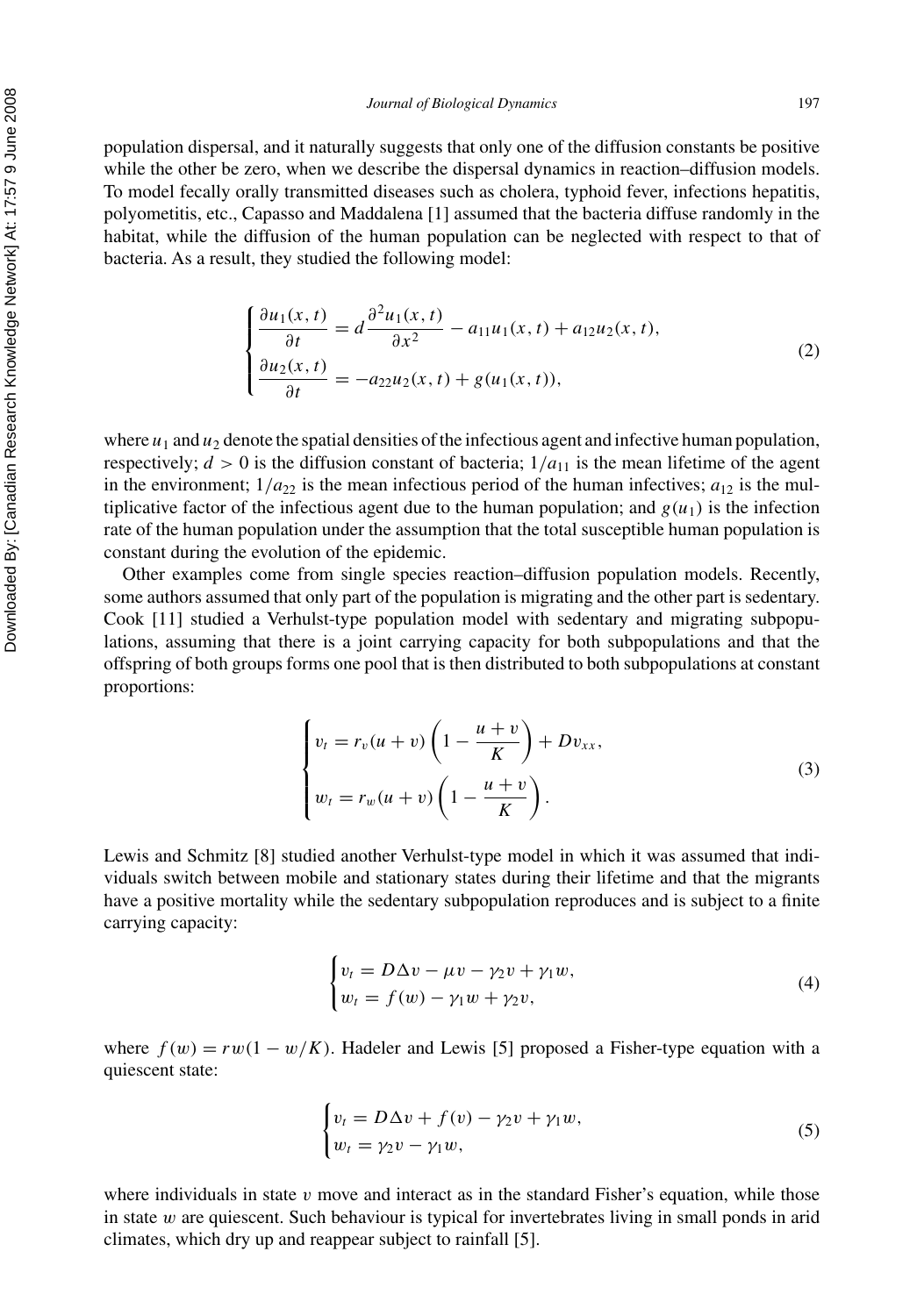Motivated by Equations (2)–(5) and other recent works (see, *e.g.*, [3,4,14,16,17]), we consider the following general reaction–diffusion system:

$$
\begin{cases}\n\frac{\partial u}{\partial t} = D \frac{\partial^2 u}{\partial x^2} + F(u, v), \\
\frac{\partial v}{\partial t} = G(u, v),\n\end{cases}
$$
\n(6)

where  $u(t, x)$  and  $v(t, x)$  are densities of the migrating and sedentary populations at the location *x* and time *t*, respectively;  $D > 0$  is the diffusion constant of the migrating population; and  $F(u, v)$ and *G(u, v)* are reaction functions.

Systems (2)–(5) have been investigated extensively, and many results have been established in the monostable case, where the corresponding reaction system admits zero equilibrium and a stable nontrivial equilibrium. The stability of the trivial and nontrivial equilibria for Equation (2) was studied in [1]; the existence of monotone travelling waves and the minimal wave speed for Equation (2) were established in [19], and it was shown in [13] that this minimal wave speed is also the spreading speed for solutions with initial functions having compact supports. The minimal speed for monotone travelling waves for Equation (4) was determined in [8] from the linearization at the zero equilibrium, under the assumption that the emigration rate is less than the intrinsic growth rate for the sedentary class; the authors of [5] studied the spreading speed, minimal wave speed, and the persistence of the population in different domains for Equation (4); and the spreading speed and travelling waves of Equation (4) were also established in [15]. System (5) was briefly discussed in [5], and it was shown in [17] that the spreading speed coincides with the minimal wave speed for monotone travelling waves.

In epidemiology, large outbreaks usually tend to a nontrivial endemic state, while small outbreaks tend to extinction. This may explain why, even though we are exposed to many infections, only some diseases have evolved into an endemic state [3]. Mathematically, this leads to the study of epidemic models with bistable nonlinearities. There are some results for Equation (2) in the bistable case: a saddle point structure was obtained under Neumann boundary conditions in [2] and under Dirichlet boundary conditions in [7]; a complete analysis of the steady states was obtained under Dirichlet boundary conditions in [3]; and the existence, uniqueness, and global exponential stability with phase shift of bistable travelling waves were established in [16].

In this paper, we are interested in the existence, uniqueness, and global attractivity of travelling waves of the general system (6) with bistable nonlinearity. The organization of this paper is as follows. In Section 2, we establish the existence of bistable travelling waves for Equation (6) by the shooting method (see, *e.g.*, [14]). In Section 3, we obtain the global attractivity with phase shift and uniqueness (up to translation) of travelling waves via the dynamical system approach (see [16,18]). In Section 4, we present some specific examples of Equation (6) to illustrate the applicability of our main results.

#### **2. Existence of bistable waves**

Throughout this paper, we make the following assumptions to obtain the cooperative and bistable nonlinearity for system (6).

- (H1) There exist three points  $E_-(0,0)$ ,  $E_0 = (a_1, b_1)$ , and  $E_+ = (a_2, b_2)$  with  $0 < a_1 < a_2$ and  $0 < b_1 < b_2$  such that
	- (i)  $F, G \in C^1(\mathbb{R}^2_+, \mathbb{R})$ ,  $F_v(u, v) \ge 0$ ,  $G_u(u, v) \ge 0$ , and  $G_v(u, v) < 0$  on  $\mathbb{R}^2_+$ , and  $G_u(0,0) > 0;$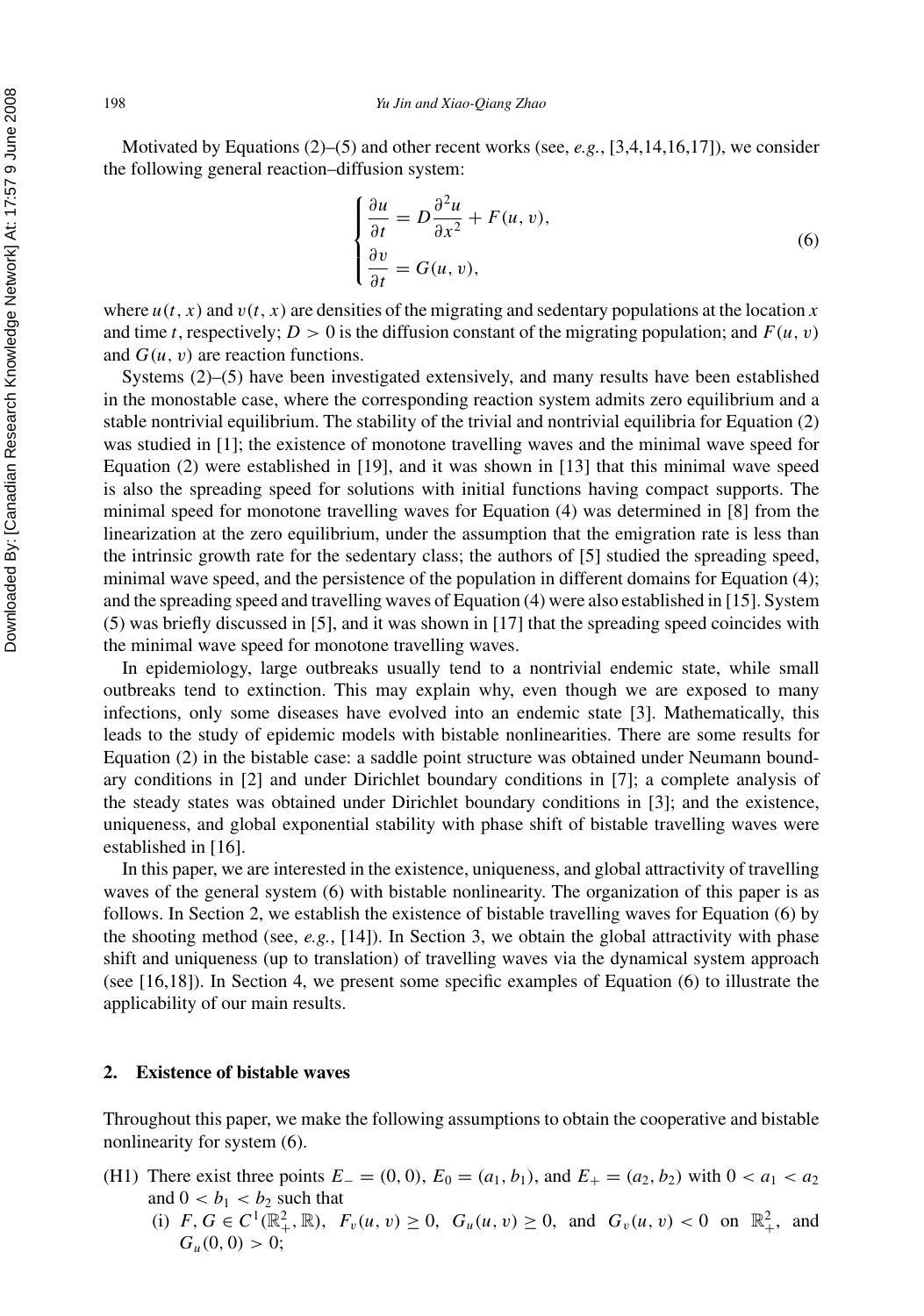- (ii)  $E_-, E_0$ , and  $E_+$  are only zeros of  $f(u, v) := (F(u, v), G(u, v))$  in the order interval [*E*−*, E*+];
- (iii) all eigenvalues of the Jacobian matrices Df*(E*−*)* and Df*(E*+*)* have negative real parts, and  $Df(E_0)$  has an eigenvalue with positive real part and another with negative real part;
- (iv)  $F_v(u, v) > 0$  for  $(u, v) \in [0, a_2] \times [0, b_2]$ .

Consider the spatially homogeneous system associated with Equation (6)

$$
\begin{cases}\nu'(t) = F(u, v), \\
v'(t) = G(u, v).\n\end{cases} \tag{7}
$$

By the assumption (H1), Equation (7) has only three equilibria:  $E_-, E_0$ , and  $E_+$  in  $[E_-, E_+]$ , where  $E_-\$  and  $E_+\$  are stable and  $E_0$  is a saddle. In this paper, we will study the existence of bistable waves of Equation (6), *i.e.*, travelling wave solutions connecting *E*<sup>−</sup> and *E*+.

Let  $\tau = x + ct$  and  $(u(t, x), v(t, x)) = (U(x + ct), V(x + ct))$  be a travelling wave solution of Equation (6). Then, the wave front profile  $(U(\tau), V(\tau))$  satisfies

$$
\begin{cases} cU' = DU'' + F(U, V), \\ cV' = G(U, V), \end{cases}
$$
\n
$$
(8)
$$

where *f* denotes  $d/d\tau$ . Since we are interested in travelling waves connecting  $E_-\$  and  $E_+$ , we impose the following asymptotic boundary conditions on Equation (8)

$$
\begin{cases}\nU(-\infty) = 0, & V(-\infty) = 0, & U'(-\infty) = 0, \\
U(+\infty) = a_2, & V(+\infty) = b_2, & U'(+\infty) = 0.\n\end{cases}
$$
\n(9)

In the case where  $c = 0$ , Equation (8) becomes

$$
\begin{cases}\nDU'' + F(U, V) = 0, \\
G(U, V) = 0,\n\end{cases}
$$
\n(10)

which is equivalent to

$$
\begin{cases}\nU' = W, \\
W' = -\frac{F(U, V^*(U))}{D},\n\end{cases}
$$
\n(11)

where  $V^*(U)$  satisfies  $G(U, V^*(U)) = 0$ . By (H1) and the implicit function theorem, it is not difficult to see that  $V^*(U)$  is continuously differentiable on  $[0, \infty)$ . Since  $E_-\$  and  $E_+$  are stable for Equation (7), we can easily see that  $(0, 0)$  and  $(a_2, 0)$  are saddles of Equation (11). Then a travelling wave of Equation (6) connecting  $E_$  and  $E_+$  with wave speed  $c = 0$  corresponds to a heteroclinic orbit of Equation (11) connecting  $(0, 0)$  and  $(a_2, 0)$ . The solutions of Equation (11) through *(*0*,* 0*)* can be expressed as

$$
\frac{W^2}{2} = -\frac{1}{D} \int_0^U F(t, V^*(t)) \mathrm{d}t.
$$

Thus, Equation (11) admits a heteroclinic orbit connecting  $(0, 0)$  and  $(a_2, 0)$  if and only if  $\int_0^{a_2} F(U, V^*(U)) dU = 0.$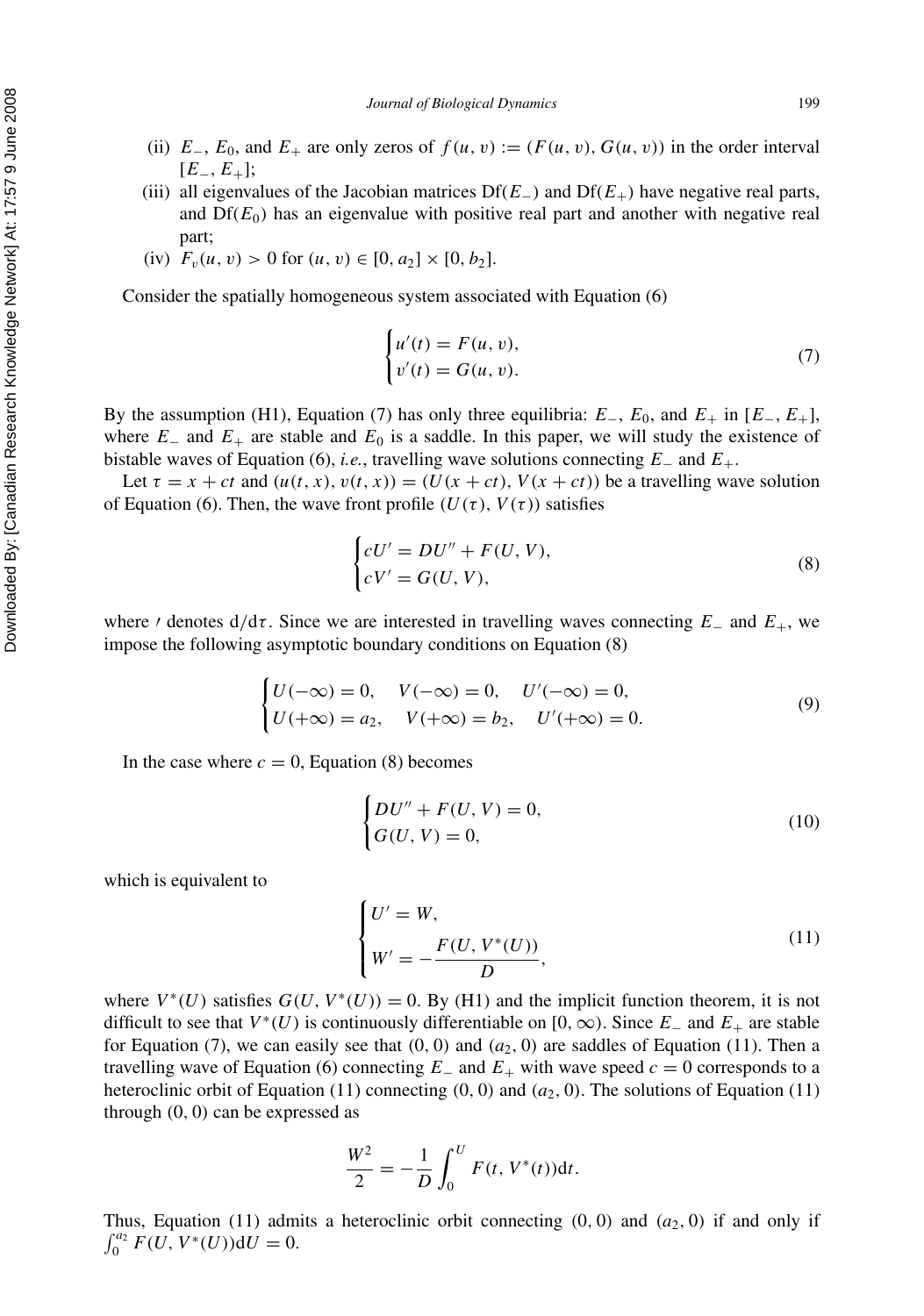In what follows, we mainly consider the case where  $c > 0$ . It is easy to see that Equations (8) and (9) are equivalent to

$$
\begin{cases}\nU' = W, \\
V' = \frac{G(U, V)}{c}, \\
W' = \frac{cW - F(U, V)}{D},\n\end{cases}
$$
\n(12)

with boundary conditions

$$
U(-\infty) = 0, \quad V(-\infty) = 0, \quad W(-\infty) = 0,
$$
\n(13)

$$
U(+\infty) = a_2, \quad V(+\infty) = b_2, \quad W(+\infty) = 0.
$$
 (14)

Clearly, Equation (12) has three equilibria  $(E_-, 0)$ ,  $(E_0, 0)$ , and  $(E_+, 0)$ . Thus, a travelling wave solution of Equation (6) connecting *E*<sup>−</sup> and *E*<sup>+</sup> with positive wave speed corresponds to a solution of Equation (12) connecting  $(E_-, 0)$  and  $(E_+, 0)$ , *i.e.*, a solution of Equations (12)–(14).

LEMMA 2.1 *For any c >* 0*, the Jacobian matrix of Equation* (12) *at (E*−*,* 0*) has one positive eigenvalue λ(c) and two eigenvalues with negative real parts.*

*Proof* The Jacobian matrix of Equation (12) at *(E*−*,* 0*)* is

$$
J_0 = \begin{bmatrix} 0 & 0 & 1 \\ \frac{G_u(0,0)}{c} & \frac{G_v(0,0)}{c} & 0 \\ -\frac{F_u(0,0)}{D} - \frac{F_v(0,0)}{D} & \frac{c}{D} \end{bmatrix}.
$$

The characteristic equation of  $J_0$  is

$$
\left(\lambda - \frac{G_v(0,0)}{c}\right)\left(\lambda^2 - \frac{c\lambda}{D} + \frac{F_u(0,0)}{D}\right) + \frac{G_u(0,0)F_v(0,0)}{Dc} = 0.
$$

Consider  $f(\lambda, m) = (\lambda - G_v(0, 0)/c)(\lambda^2 - c\lambda/D + F_u(0, 0)/D) + m$ . Then we have

$$
f\left(\lambda,\frac{F_u(0,0)G_v(0,0)}{Dc}\right)=\lambda\left[\lambda^2-\left(\frac{c}{D}+\frac{G_v(0,0)}{c}\right)\lambda+\frac{F_u(0,0)+G_v(0,0)}{D}\right].
$$

Since Df*(E*−*)* is stable, it follows that

$$
F_u(0,0) + G_v(0,0) < 0, \quad F_u(0,0)G_v(0,0) - F_v(0,0)G_u(0,0) > 0.
$$

Then it is easy to see that  $f(\lambda, F_u(0,0)G_v(0,0)/Dc)$  has three solutions  $0, \lambda_1$ , and  $\lambda_2$  with  $\lambda_1$  < 0 <  $\lambda_2$ , and hence,  $f(\lambda, G_u(0,0)F_v(0,0)/Dc)$  has one positive solution and two solutions with negative real parts. Thus,  $J_0$  has one positive eigenvalue  $\lambda(c)$  and two eigenvalues with negative real parts.

By Lemma 2.1, Equation (12) has a one-dimensional unstable manifold corresponding to  $\lambda(c)$ at  $(E_-, 0)$ . Let  $\overline{X} = (X_1, X_2, X_3)$  be an eigenvector of  $J_0$  corresponding to  $\lambda(c)$ . Then there is a nonconstant solution of Equations (12) and (13), which tends to  $(E_-, 0)$  as  $\tau \to -\infty$  and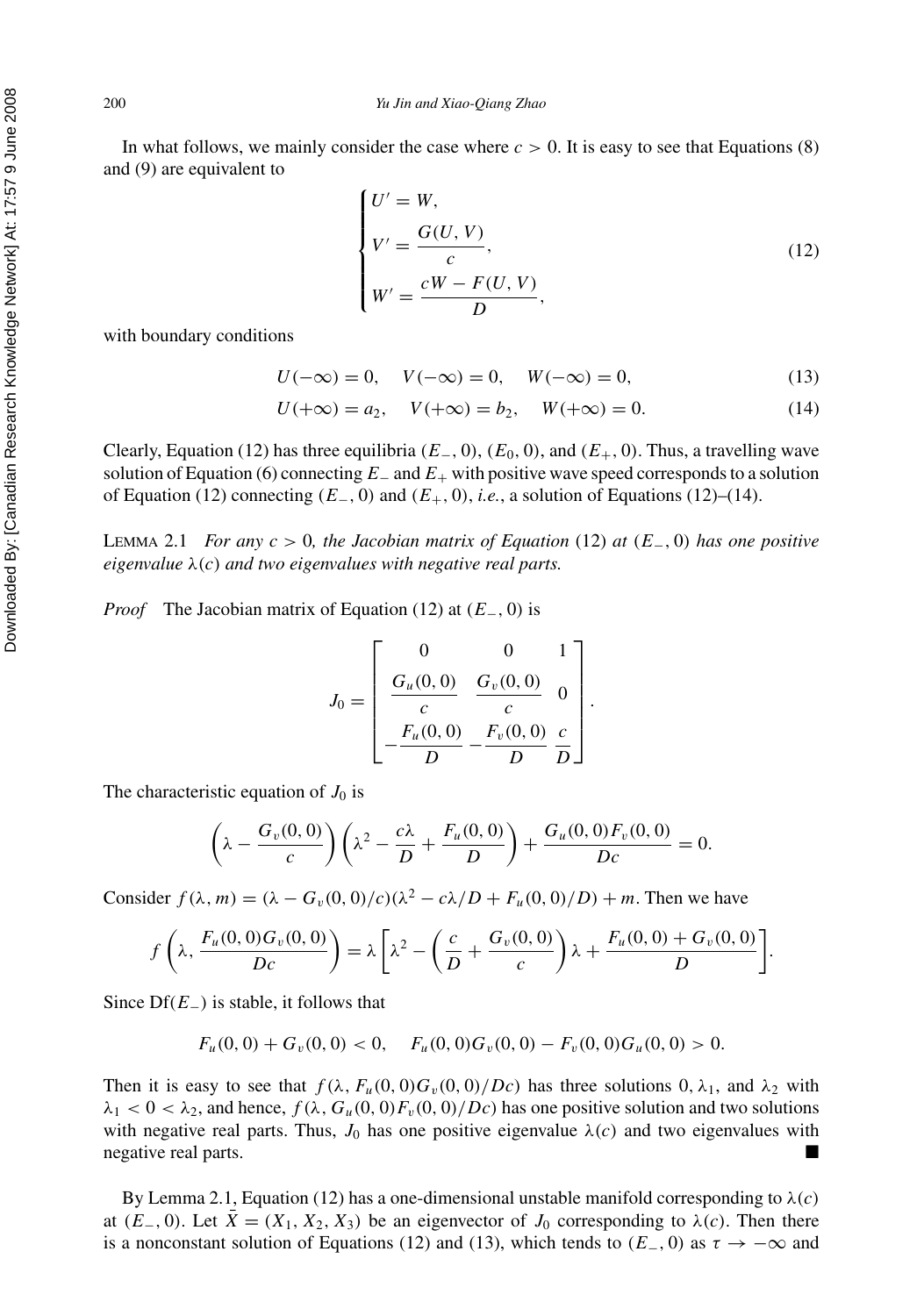whose tangent vector at  $\tau = -\infty$  is the eigenvector  $\bar{X}$  or  $-\bar{X}$ . It follows from the equation  $J_0\bar{X} = \lambda(c)\bar{X}$  that

$$
\begin{cases} X_3 = \lambda(c)X_1, \\ \frac{G_u(0,0)X_1}{c} + \frac{G_v(0,0)X_2}{c} = \lambda(c)X_2, \\ -\frac{F_u(0,0)X_1}{D} - \frac{F_v(0,0)X_2}{D} + \frac{cX_3}{D} = \lambda(c)X_3. \end{cases}
$$

Without loss of generality, we can assume that  $\bar{X} = (1, G_u(0, 0) / (c\lambda(c) - G_v(0, 0))$ ,  $\lambda(c)$ ). Since  $G_u(0, 0) > 0$ ,  $G_v(0, 0) < 0$ , and  $\lambda(c) > 0$ ,  $c > 0$ , we have  $X_i > 0$ ,  $i = 1, 2, 3$ .

In the rest of this section, we assume that  $(U, V, W)$  is a solution of Equations (12) and (13) with the tangent vector *X* at  $\tau = -\infty$ . By the above analysis, we can easily obtain the following result.

**LEMMA** 2.2 Let  $(U, V, W)$  be a solution of Equations (12) and (13). Then near  $\tau = -\infty$ ,  $(U, V, W)$  *satisfies*  $U > 0$ ,  $V > 0$ ,  $W = U' > 0$ , and  $V' > 0$ .

DEFINITION 2.1 *Let*  $(U, V, W)$  *be a solution of Equations* (12) *and* (13)*. Let*  $\tau_0 = \tau_0(c)$  *be the first zero of U' if it exists and*  $\bar{u} = U(\tau_0)$  ( $\bar{u}$  *may be* + $\infty$ ).

Since  $U > 0$  and  $U' > 0$  on  $(-\infty, \tau_0)$ , we can express V and W as functions of U for  $U \in$  $(0, \bar{u})$ . Let  $V(U) = V(\tau(U))$  and  $W(U) = W(\tau(U))$  for  $U \in (0, \bar{u})$ . Then V and W satisfy the following equations

$$
\mathcal{V}' = \frac{\mathrm{d}\mathcal{V}}{\mathrm{d}U} = \frac{G(U, \mathcal{V})}{c\mathcal{W}},\tag{15}
$$

$$
W' = \frac{dW}{dU} = \frac{cW - F(U, V)}{DW},
$$
\n(16)

for  $U \in (0, \bar{u})$  with the initial conditions

$$
\mathcal{V}(0) = 0, \quad \mathcal{W}(0) = 0. \tag{17}
$$

LEMMA 2.3 *Let*  $(U, V, W)$  *be a solution of Equations* (12) *and* (13)*. Then*  $V'(\tau) > 0$  *for all*  $\tau \in (-\infty, \tau_0)$ *.* 

*Proof* Since  $V'(\tau) > 0$  near  $\tau = -\infty$  and  $U'(\tau) > 0$  for  $\tau \in (-\infty, \tau_0)$ , we have  $V'(U) > 0$  and hence *G*(*U*,  $V$ (*U*)) > 0 for all *U* ∈ (0, *u*<sub>0</sub>) for some *u*<sub>0</sub> ∈ (0,  $\bar{u}$ ]. If *u*<sub>0</sub> <  $\bar{u}$  and *G*(*u*<sub>0</sub>,  $V$ (*u*<sub>0</sub>)) = 0, then  $V'(u_0) = 0$ . However,  $dG/dU|_{U=u_0} < 0$ , that is,  $[\partial G/\partial U + (\partial G/\partial V)(\partial V/\partial U)]_{U=u_0} < 0$ , which implies that  $V'(u_0) > 0$ , a contradiction. Therefore,  $V'(U) > 0$  for all  $U \in (0, \bar{u})$ , and hence,  $V'(\tau) > 0$  for all  $\tau \in (-\infty, \tau_0)$ .

LEMMA 2.4 *Let*  $(U, V, W)$  *be a solution of Equations* (12) *and* (13)*. If*  $U(\tau) \in (0, a_2)$  *for some*  $\tau \in (-\infty, \tau_0)$ *, then*  $V(\tau) \in (0, b_2)$ *.* 

*Proof* Clearly, we have  $U(\tau) \in (0, a_2)$  and  $V(\tau) \in (0, b_2)$  when  $\tau$  is near  $-\infty$ . Suppose that there exists  $\tilde{\tau} \in (-\infty, \tau_0)$  such that  $U(\tilde{\tau}) \in (0, a_2)$  and  $V(\tilde{\tau}) = b_2$ . Then  $G(U(\tilde{\tau}), V(\tilde{\tau})) =$  $G(U(\tilde{\tau}), b_2) \le G(a_2, b_2) = 0$  since  $G_u \ge 0$ . Thus, we have  $V'(\tilde{\tau}) \le 0$ , a contradiction to  $V'(\tau) >$ 0 on  $(-\infty, \tau_0)$ .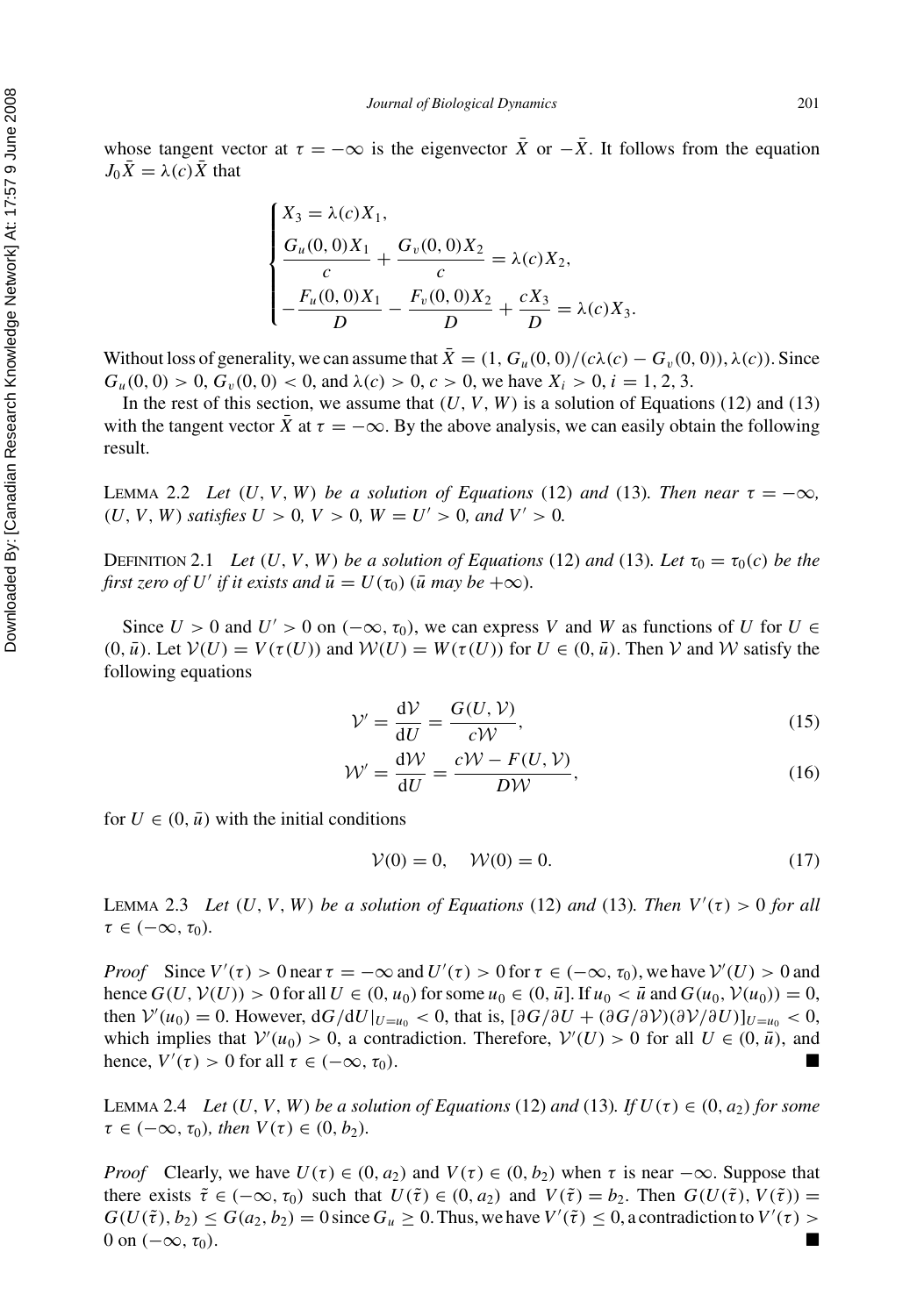LEMMA 2.5 *There exists no nontrivial solution (U, V, W) of Equations* (12) *and* (13) *satisfying*  $U(\tau_0) = a_2$ ,  $U'(\tau_0) = 0$ , and  $U''(\tau_0) \le 0$  for some finite  $\tau_0$ .

*Proof* Suppose that there is such a solution. Then either  $U''(\tau_0) < 0$  or  $U''(\tau_0) = 0$ . If  $U''(\tau_0) = 0$ 0, then by Equation (8) we have  $F(U(\tau_0), V(\tau_0)) = 0$ . Since  $U(\tau_0) = a_2$ , we have  $V(\tau_0) = b_2$ , which contradicts the uniqueness of solutions. If  $U''(\tau_0) < 0$ , then  $F(U(\tau_0), V(\tau_0)) > 0$ , *i.e.*,  $F(a_2, V(\tau_0)) > 0 = F(a_2, b_2)$ . Since  $F_v \ge 0$ , we have  $V(\tau_0) > b_2$ . By  $G_v < 0$ , we have  $G(U(\tau_0), V(\tau_0)) = G(a_2, V(\tau_0)) < G(a_2, b_2) = 0$ . Thus, we have  $V'(\tau_0) < 0$ , which contradicts  $V'(\tau_0) \geq 0$ .  $(\tau_0) \geq 0.$ 

THEOREM 2.1 *System* (6) *has a monotone increasing travelling wave solution*  $(U(x + ct))$ ,  $V(x + ct)$ ) *connecting*  $E_+$  *to*  $E_+$  *for some real number c such that the wave speed c has the* same sign as the integral  $\int_0^{a_2} F(U, V^*(U))dU$ , where  $V^*(U)$  satisfies  $G(U, V^*(U)) = 0$ .

*Proof* Since  $V^*(U)$  is continuously differentiable on [0*, a*<sub>2</sub>],  $\int_0^{a_2} F(U, V^*(U)) dU$  is well defined.

In the case where  $\int_0^{a_2} F(U, V^*(U)) dU = 0$ , we have shown that Equation (11) has a heteroclinic orbit connecting  $(0, 0)$  and  $(a_2, 0)$ , and hence Equation  $(6)$  has a monotone travelling wave solution with  $c = 0$ .

Next we consider the case where  $\int_0^{a_2} F(U, V^*(U)) dU > 0$ . We proceed with the following four steps.

*Step 1* We claim that  $\bar{u} > a_1$ . Indeed, it follows from Lemma 2.3 that  $V'(U) > 0$ , that is,  $G(U, V(U)) > 0$  for all  $U \in (0, \bar{u})$ . Since  $G_v < 0$  and  $G(U, V^*(U)) = 0$ , we have  $V(U) <$  $V^*(U)$  for all  $U \in (0, \bar{u})$ . By (H1) and the implicit function theorem, we can also find a continuously differentiable function  $V_F^*(U)$  on  $[0, a_2]$  such that  $F(U, V_F^*(U)) = 0$  for all  $U \in$ [0*, a*2]. Again by (H1) and the qualitative analysis of Equation (7), it is not difficult to obtain  $V^*(U) < V_F^*(U)$  for all  $U \in (0, a_1)$ . Assume, by contradiction, that  $\bar{u} \le a_1$ . Then  $F(U, V(U))$  <  $F(U, V^*(U)) < F(U, V_F^*(U)) = 0$  on  $(0, \bar{u})$ , and hence by Equation (16),  $W'(U) > c/D > 0$ on  $(0, \bar{u})$ , which implies that  $W(\bar{u}) > 0$ . This contradicts  $W(\bar{u}) = 0$ .

*Step 2* We claim that if *c* is sufficiently large, then there exists a finite  $\hat{\tau}$  such that  $U'(\tau) > 0$  on  $(-\infty, \hat{\tau}]$  and  $U(\hat{\tau}) = a_2$ .

Choose  $c_0 > \sqrt{2|m_1|D/a_1}$ , where  $m_1 = \max_{(u,v)\in[0,a_2]\times[0,b_2]} F(u, v)$ . We claim that  $\bar{u} > a_2$ for  $c > c_0$ . Suppose that this is not true. Then there is some  $\tilde{c} > c_0$  such that  $\bar{u} \le a_2$  and  $W(\bar{u}) = 0$ , where  $(V, W)$  is the solution of Equations (15) and (16) corresponding to  $\tilde{c}$ . By analysis in step 1,  $\widetilde{\mathcal{W}} \ge \widetilde{c}/D$  for  $U \in (0, a_1]$ . Then  $\widetilde{\mathcal{W}}(a_1) \ge (\widetilde{c}/D)a_1$ . Since  $\widetilde{\mathcal{W}}(\overline{u}) = 0$  and  $\overline{u} \le a_2$ , we have  $\widetilde{\mathcal{W}}(U) \geq (\tilde{c}/2D)a_1$  for all  $U \in [a_1, \hat{u}]$  for some  $\hat{u} \in (a_1, a_2)$  and  $\widetilde{\mathcal{W}}(\hat{u}) = (\tilde{c}/2D)a_1 < \widetilde{\mathcal{W}}(a_1)$ . On the other hand, for all  $U \in [a_1, \hat{u})$ ,  $\widetilde{W}'(U) = \frac{\tilde{c}}{D} - \frac{F(U, \widetilde{V})}{D \widetilde{W}} \geq \frac{\tilde{c}}{D} - \frac{m_1}{D} \widetilde{W} \geq$  $\tilde{c}/D - m_1/(D(\tilde{c}/2D)a_1) = \tilde{c}/D - 2m_1/\tilde{c}a_1 = (\tilde{c}^2 - 2m_1D/a_1)/D\tilde{c} > 0$ . Thus, W increases in  $U \in [a_1, \hat{u})$ , and hence  $\mathcal{W}(\hat{u}) > \mathcal{W}(a_1)$ , a contradiction. Thus, if  $c > c_0$ , we have  $\bar{u} > a_2$ , which indicates that there exists some finite  $\hat{\tau}$  such that  $U'(\tau) > 0$  on  $(-\infty, \hat{\tau}]$  and  $U(\hat{\tau}) = a_2$ .

Let  $(U(\tau), V(\tau), W(\tau))$  be a solution of Equations (12) and (13). Set

*P*<sub>1</sub> = {*c* > 0 : *U*'(*τ*) > 0 on (- $\infty$ ,  $\hat{\tau}$ ] and *U*( $\hat{\tau}$ ) = *a*<sub>2</sub> for some finite  $\hat{\tau}$ }*.* 

Then *P*<sub>1</sub> is not empty and is open by continuous dependence on *c*. Moreover,  $P_1 \supseteq (c_0, +\infty)$ .

*Step 3* We claim that for sufficiently small  $c > 0$ , there is a finite  $\bar{\tau}$  with  $U'(\bar{\tau}) = 0$  and  $U(\bar{\tau}) \in$  $(a_1, a_2)$ .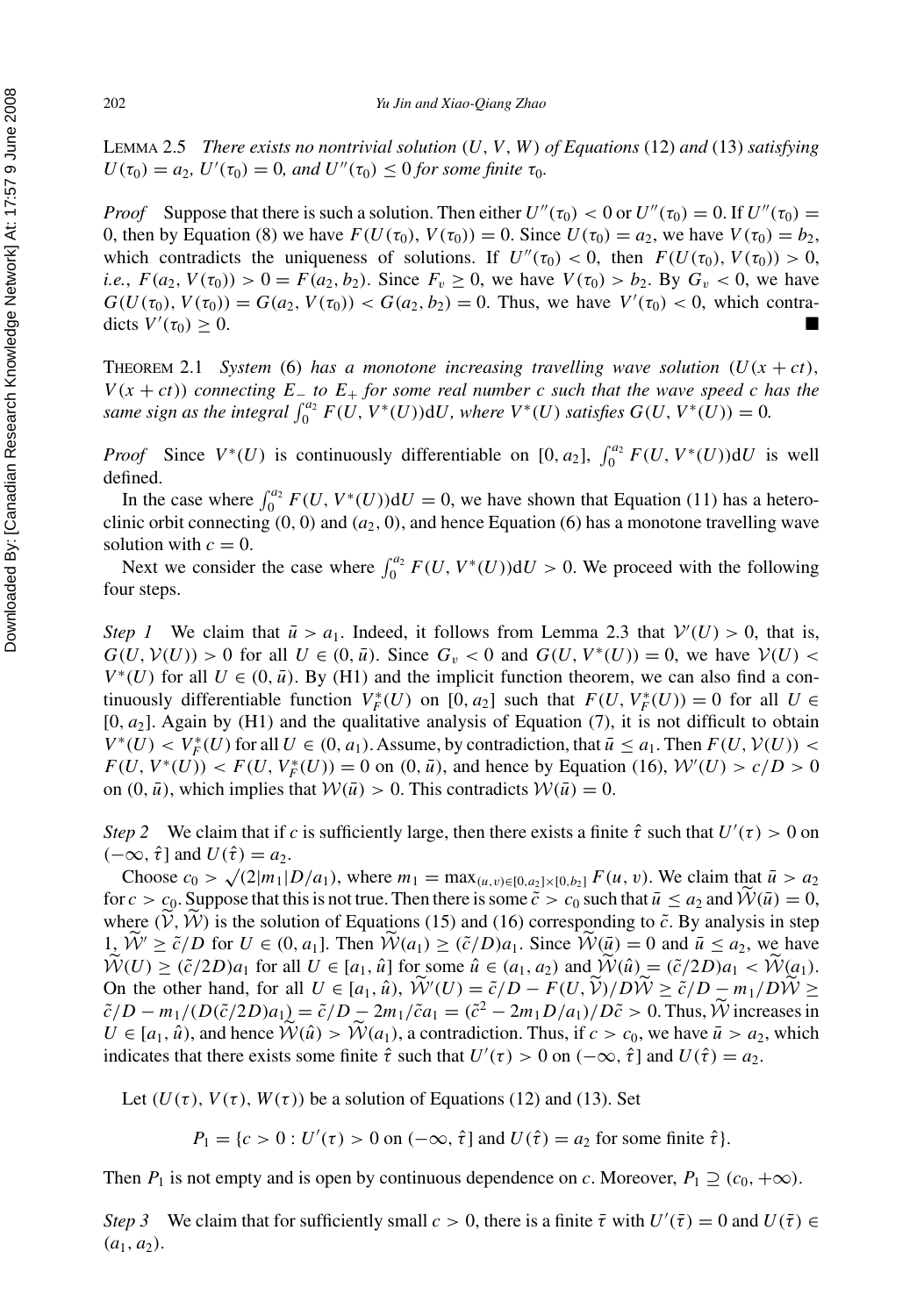Suppose that this is not true. Then there exists a sequence  ${c_i}_{i \in N} \subseteq \mathbb{R}^+$  with  $\lim_{i \to +\infty} c_i = 0$ such that the corresponding solutions  $(U_i, V_i, W_i)$  of Equations (12) and (13) satisfy  $(U_i)' > 0$ on  $(-\infty, \bar{\tau}_i)$  and  $U_i(\bar{\tau}_i) = a_2$  for some  $\bar{\tau}_i$  ( $\bar{\tau}_i$  may be infinity). By Equation (16), we have

$$
\frac{\mathcal{W}_i^2(U)}{2} = \int_0^U \left[ \frac{c_i}{D} \mathcal{W}_i(s) - \frac{F(s, \mathcal{V}_i(s))}{D} \right] ds, \quad \forall U \in [0, a_2].
$$
 (18)

Let

$$
A_i = \sup_{U \in [0,a_2]} \mathcal{W}_i(U), \quad m_2 = \min_{(u,v) \in [0,a_2] \times [0,b_2]} F(u,v).
$$

Then  $A_i > 0, m_2 < 0$ , and  $A_i^2/2 \le c_i A_i a_2/D - m_2 a_2/D$ . Thus,  $A_i/2 + m_2 a_2/D A_i \le c_i (a_2/D)$ . Since  $x/2 + m_2a_2/Dx$  increases in  $x \in (0, +\infty)$  and  $c_i \to 0$  as  $i \to +\infty$ , we obtain that for large *i*,  $A_i$  is uniformly bounded. This implies that  $W_i(U)$  is uniformly bounded on [0,  $a_2$ ] for large  $i \in N$ .

Let  $M_i(U) = G(U, V_i(U))$ , for  $U \in [0, a_2]$ . Then

$$
M_i'(U) = G_u + G_v \mathcal{V}_i'(U) = G_u + G_v \frac{M_i(U)}{c \mathcal{W}_i}
$$

and

$$
M_i(U) = M_i(0) \exp\left(\int_0^U \frac{G_v(s, V_i(s))}{c_i \mathcal{W}_i(s)} ds\right) + \int_0^U G_u(s, V_i(s)) \exp\left(\int_s^U \frac{G_v(t, V_i(t))}{c_i \mathcal{W}_i(t)} dt\right) ds
$$
  
= 
$$
\int_0^U G_u(s, V_i(s)) \exp\left(\int_s^U \frac{G_v(t, V_i(t))}{c_i \mathcal{W}_i(t)} dt\right) ds.
$$
 (19)

Since  $\mathcal{W}_i(U)$  is uniformly bounded on [0, a<sub>2</sub>] for large  $i \in N$ ,  $c_i \mathcal{W}_i(U) \to 0$  as  $i \to \infty$  uniformly for  $U \in [0, a_2]$ .  $G_u(U, V_i(U))$  is bounded for  $U \in [0, a_2]$  since  $G(u, v) \in C^1(\mathbb{R} \times \mathbb{R})$ . Moreover, there exists  $\delta > 0$  such that  $G_v \le -\delta$  for  $(U, V) \in [0, a_2] \times [0, b_2]$ . Then we finally obtain  $M_i(U) \to 0$  as  $i \to \infty$  uniformly for  $U \in [0, a_2]$ . This, by the definitions of  $M_i(U)$  and  $V^*(U)$ , implies that  $G(U, V_i(U)) \to G(U, V^*(U))$  as  $i \to \infty$ , uniformly for  $U \in [0, a_2]$ , that is,

$$
\lim_{i \to \infty} |G(U, V_i(U)) - G(U, V^*(U))| = 0, \quad \text{uniformly for } U \in [0, a_2].
$$
 (20)

For any  $U \in [0, a_2]$  and  $i \in \mathbb{N}$ , we have

$$
\delta_1 |V_i(U) - V^*(U)| \le \left| \int_0^1 G_v(U, V_i(U) + s(V^*(U) - V_i(U))) \mathrm{d} s(V^*(U) - V_i(U)) \right|
$$
  
=  $|G(U, V_i(U)) - G(U, V^*(U))|$ ,

where  $\delta_1 > 0$  is such that  $G_v \le -\delta_1$  on  $[0, a_2] \times [0, b_2]$ . Then by Equation (20), we have  $\mathcal{V}_i(U) \to$  $V^*(U)$  as  $i \to \infty$  uniformly for  $U \in [0, a_2]$ , and hence,  $F(U, V_i(U)) \to F(U, V^*(U))$  as  $i \to \infty$  $\infty$ , uniformly for  $U \in [0, a_2]$ . Then, letting  $U = a_2$  and  $i \to \infty$  in Equation (20), we obtain

$$
\lim_{i \to \infty} -\frac{D\mathcal{W}_i^2(a_2)}{2} = \lim_{i \to \infty} \int_0^{a_2} F(s, \mathcal{V}_i(s)) ds = \int_0^{a_2} F(s, V^*(s)) ds.
$$
 (21)

Thus,  $\int_0^{a_2} F(s, V^*(s))ds \le 0$ , which contradicts our assumption that  $\int_0^{a_2} F(s, V^*(s))ds > 0$ . Let  $(U(\tau), V(\tau), W(\tau))$  be a solution of Equations (12) and (13). Set

$$
P_2 = \{c > 0 : U'(\bar{\tau}) = 0 \text{ for some finite } \bar{\tau} \in \mathbb{R} \text{ and } U(\bar{\tau}) \in (0, a_2] \}.
$$

Then  $P_2$  is nonempty and contains  $(0, \bar{c})$  for some finite  $\bar{c} \in \mathbb{R}$ .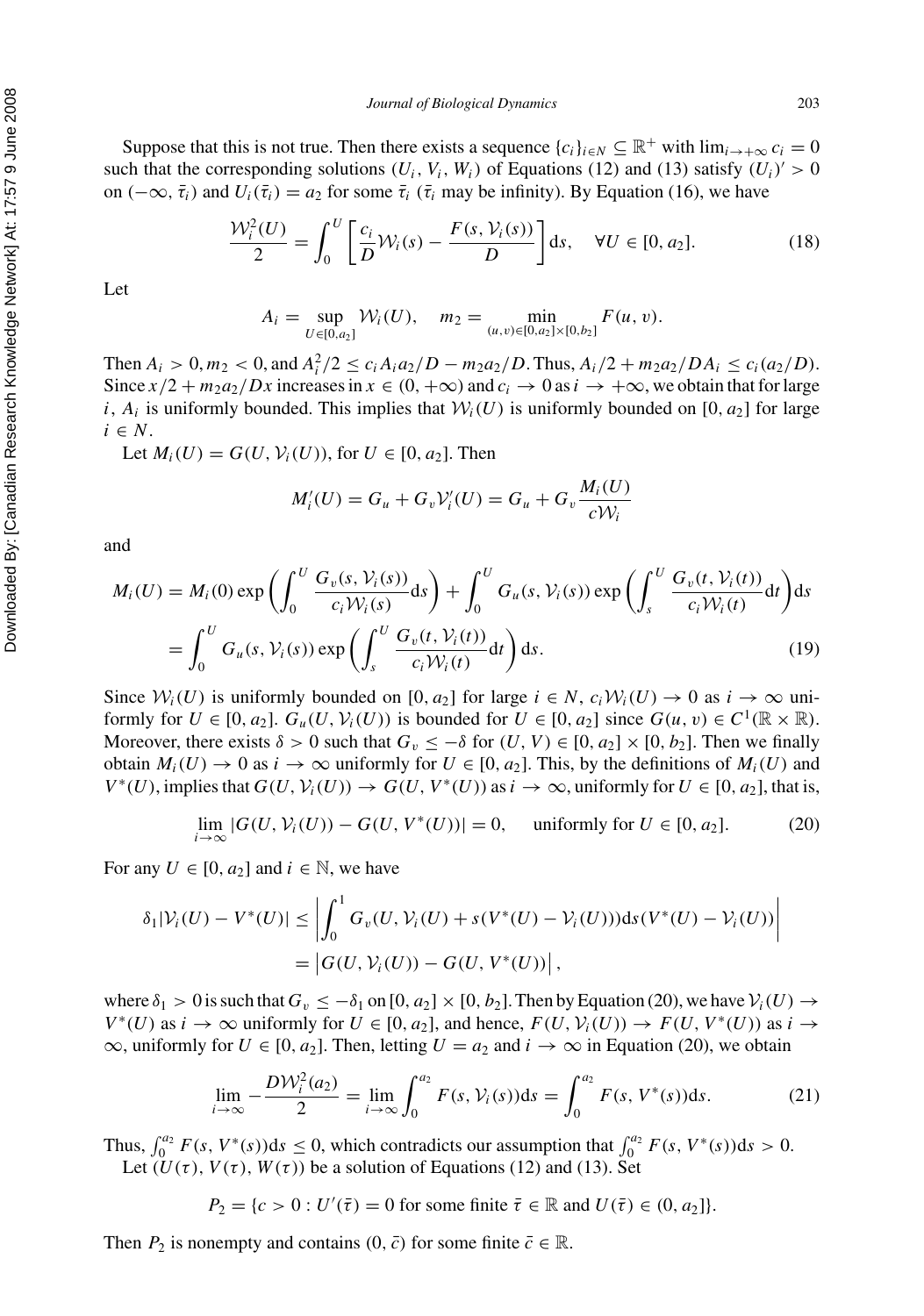Moreover, for each  $c \in P_2$ , since  $\tau_0 = \tau_0(c)$  is the first zero of *U'*, we have  $U''(\tau_0) \leq 0$ . Then by Lemma 2.5,  $U(\tau_0) \in (a_1, a_2)$ . Suppose that  $U''(\tau_0) = 0$ . By Equation (12), we have  $F(U(\tau_0), V(\tau_0)) = 0$  and  $G(U(\tau_0), V(\tau_0)) \ge 0$ . However, by (H1)(ii), we have  $G(U(\tau_0), V(\tau_0)) > 0$ , that is,  $V'(\tau_0) > 0$ . It then follows that

$$
U'''(\tau_0) = W''(\tau_0)
$$
  
=  $\frac{c}{D}W'(\tau_0) - \frac{1}{D}F_uU'(\tau_0) - \frac{1}{D}F_vV'(\tau_0)$   
=  $-\frac{1}{D}F_v(U(\tau_0), V(\tau_0))V'(\tau_0) < 0.$ 

This contradicts the definition of  $\tau_0$ . Thus, we have  $U''(\tau_0) < 0$ , and hence,  $P_2$  is open.

*Step 4* Let  $c^* = \sup P_2$ . By the above two steps,  $c^*$  exists and  $c^* \in \mathbb{R}^+ \setminus (P_1 \cup P_2)$ . Let  $(U^*(\tau), V^*(\tau), W^*(\tau))$  be a solution of Equations (12) and (13) corresponding to  $c^*$ . Then  $U^{*'} > 0$  and  $V^{*'} > 0$  on R. Moreover,  $U^{*}(\tau) \in (0, a_2)$  and  $V^{*}(\tau) \in (0, b_2)$  for all  $\tau \in \mathbb{R}$ . Then as  $\tau$  tends to  $+\infty$ ,  $U^*(\tau)$  and  $V^*(\tau)$  have limits. Since  $\bar{u} > a_1$ , we have  $\lim_{\tau \to +\infty} U^*(\tau) = a_2$ and  $\lim_{\tau \to +\infty} V^*(\tau) = b_2$ . Thus,  $(U^*(\tau), V^*(\tau))$  is the bistable travelling waves of Equation (6) connecting  $E_$  to  $E_+$  with positive speeds  $c^*$  when  $\int_0^{a_2} F(U, V^*(U)) dU > 0$ .

Finally, we consider the case where  $\int_0^{a_2} F(U, V^*(U)) dU < 0$ . By a change of variables  $\bar{u} =$  $a_2 - u$  and  $\bar{v} = b_2 - v$ , Equation (6) reduces to

$$
\begin{cases}\n\frac{\partial \bar{u}}{\partial t} = D \frac{\partial^2 \bar{u}}{\partial x^2} + \bar{F}(\bar{u}, \bar{v}), \\
\frac{\partial \bar{v}}{\partial t} = \bar{G}(\bar{u}, \bar{v}),\n\end{cases}
$$
\n(22)

where  $\bar{F}(\bar{u}, \bar{v}) = -F(a_2 - \bar{u}, b_2 - \bar{v})$  and  $\bar{G}(\bar{u}, \bar{v}) = -G(a_2 - \bar{u}, b_2 - \bar{v})$ . Letting  $\bar{G}(\bar{u}, \bar{v}) = 0$ , we have  $\bar{v} = \bar{v}^*(\bar{u}) := b_2 - V^*(a_2 - \bar{u})$ . Then  $\bar{f}(\bar{u}, \bar{v}) := (\bar{F}(\bar{u}, \bar{v}), \bar{G}(\bar{u}, \bar{v}))$  has only three zeros  $E_0 = (0, 0), E_+ = (a_2, b_2)$ , and  $E_0 = (a_2 - a_1, b_2 - b_1)$  on  $[E_-, E_+]$ . Moreover, it is easy to see that Equation (22) satisfies (H1) and  $\int_0^{a_2} \bar{F}(\bar{u}, \bar{v}^*(\bar{u})) d\bar{u} = -\int_0^{a_2} F(U, V^*(U)) dU > 0$ . It follows from what we have proved that Equation (22) has a monotone increasing travelling wave solution  $(\bar{U}(x+ct), \bar{V}(x+ct))$  connecting  $E_-\$  and  $E_+\$  for some  $c > 0$ . Define  $U(\xi) = a_2 - \bar{U}(-\xi)$ and  $V(\xi) = b_2 - \bar{V}(-\xi)$ ,  $\forall \xi \in \mathbb{R}$ . Clearly,  $(U(-\infty), V(-\infty)) = (0, 0)$  and  $(U(\infty), V(\infty)) =$  $(a_2, b_2)$ . It then follows that  $(U(x - ct), V(x - ct))$  is a monotone increasing travelling wave solution of Equation (6) connecting  $E_$  and  $E_+$ .  $\blacksquare$ 

#### **3. Attractivity and uniqueness of bistable waves**

In this section, we discuss the global attractivity with phase shift and uniqueness (up to translation) of the bistable travelling wave of Equation (6). In addition to (H1), we further impose the following conditions on *F* and *G*.

- (H2) *F* and *G* can be extended to the domain  $(-l, \infty)^2$  for some  $l > 0$  such that
	- (i) *F*, *G*  $\in C^2((-l, \infty)^2, \mathbb{R})$ ,  $F_u(u, v) < 0$ ,  $F_v(u, v) > 0$ ,  $G_u(u, v) \ge 0$ , and  $G_v(u, v) <$ 0 for  $(u, v) \in (-l, \infty)^2$ .
	- (ii) There exists  $L > 0$  such that for any  $l_2 > L$ , there exists  $l_1 > 0$  such that  $F(l_1, l_2) < 0$ .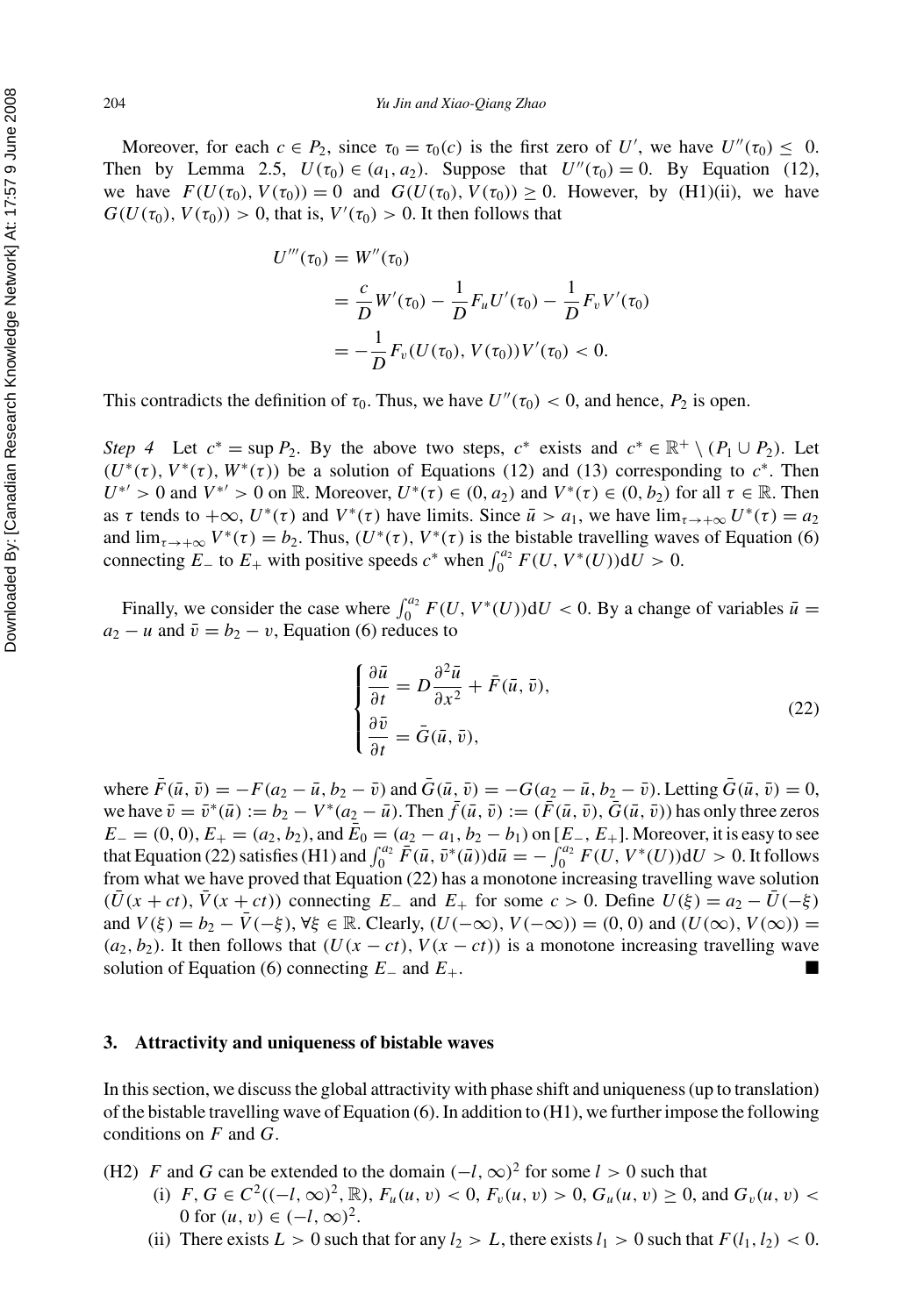Let  $X = BUC(\mathbb{R}, \mathbb{R}^2)$  be the Banach space of all bounded and uniformly continuous functions from  $\mathbb R$  to  $\mathbb R^2$  with the usual supreme norm. Let  $\mathbb X_+ = \{(\psi_1, \psi_2) \in \mathbb X : \psi_i(x) \geq 0, \forall x \in \mathbb R,$  $i = 1, 2$ . Then  $X_+$  is a closed cone of X and its induced partial ordering makes X into a Banach lattice. For any  $\psi^1 = (\psi_1^1, \psi_2^1)$  and  $\psi^2 = (\psi_1^2, \psi_2^2) \in \mathbb{X}$ , we write  $\psi^1 \leq_\mathbb{X} \psi^2$  if  $\psi^2 - \psi^1 \in \mathbb{X}_+$ ,  $\psi^1 <_{\mathbb{X}} \psi^2$  if  $\psi^2 - \psi^1 \in \mathbb{X}_+ \setminus \{0\}$ , and  $\psi^1 \ll_{\mathbb{X}} \psi^2$  if  $\psi^2 - \psi^1 \in \text{Int}(\mathbb{X}_+)$ .

By the arguments similar to those in [16, Lemma 3.1], we can prove the following result for Equation (6).

LEMMA 3.1 *For any ψ* ∈ X+*, Equation* (6) *has a unique bounded and nonnegative solution*  $(\Psi(t)\psi)(x) := (u(t, x, \psi), v(t, x, \psi))$  *with*  $\Psi(0)\psi = \psi$ *, and the solution semiflow*  $\Psi(t)$  *of Equation* (6) *is monotone on*  $\mathbb{X}_+$ *. Moreover,*  $(\Psi(t)\psi^1)(x) \ll (\Psi(t)\psi^2)(x)$  *for all*  $t > 0$  *and*  $x \in \mathbb{R}$  *whenever*  $\psi^1$ ,  $\psi^2 \in \mathbb{X}_+$  *with*  $\psi^1 \leq \mathbb{X}$   $\psi^2$ .

In view of Section 2, we assume that  $\phi(x - ct) = (\phi_1(x - ct), \phi_2(x - ct))$  is a strictly increasing travelling wave solution of Equation (6) connecting  $E_$  and  $E_+$ . Letting  $z = x - ct$ , we transform Equation (6) into the following system:

$$
\begin{cases} u_t(t, z) = cu_z(t, z) + Du_{zz}(t, z) + F(u(t, z), v(t, z)), \\ v_t(t, z) = cv_z(t, z) + G(u(t, z), v(t, z)). \end{cases}
$$
(23)

It is easy to see that  $\phi(z)$  is an equilibrium of system (23). Denote  $(\Phi(t)\psi)(z)$  :=  $(u(t, z, \psi), v(t, z, \psi))$  as the solution of Equation (23) with  $\Phi(0)\psi = \psi \in \mathbb{X}_{+}$ . Then the solution  $(\Psi(t)\psi)(x)$  of Equation (6) with the initial value  $\psi$  is given by  $(\Psi(t)\psi)(x) = (\Phi(t)\psi)(x - ct)$ . Moreover, the comparison principle holds for Equation (6) and hence for Equation (23). By constructing the upper and lower solutions for Equation (23) in the same way as in [16], we can obtain the following result.

#### LEMMA 3.2 *The wave profile*  $\phi(z)$  *is a Liapunov stable equilibrium of Equation* (23)*.*

Since  $\Phi(t): \mathbb{X}_+ \to \mathbb{X}_+$  is the solution semiflow of Equation (23), it follows that  $\Phi(t)$ :  $[E_-, E_+] \to [E_-, E_+]$  is monotone, and for any  $s \in \mathbb{R}, \phi(\cdot + s)$  is a stable equilibrium of  $\Phi(t)$ . Consequently, by using the convergence theorem [18, Theorem 2.2.4] and the similar arguments as in the proof of [16, Theorem 3.1], we can establish the following result on the global attractivity with phase shift and uniqueness (up to translation) of the bistable wave of Equation (6).

THEOREM 3.1 Let  $\phi(x-ct)$  be a monotone travelling wave solution of system (6) and  $\Psi(t, x, \psi) := (u(t, x, \psi), v(t, x, \psi))$  *be the solution of Equation* (6) *with*  $\Psi(0, \cdot, \psi) = \psi \in \mathbb{X}_{+}$ *. Then for any*  $\psi \in \mathbb{X}_+$  *with* 

$$
\limsup_{\xi \to -\infty} \psi(\xi) \ll E_0 \ll \liminf_{\xi \to \infty} \psi(\xi),\tag{24}
$$

*there exists*  $s_{\psi} \in \mathbb{R}$  *such that*  $\lim_{t \to +\infty} \|\Psi(t, x, \psi) - \phi(x - ct + s_{\psi})\| = 0$  *uniformly for*  $x \in \mathbb{R}$ *. Moreover, any travelling wave solution of system* (6) *connecting E*<sup>−</sup> *and E*<sup>+</sup> *is a translate of φ.*

*Remark 3.1* By the spectrum analysis of the linearization operator of Equation (23) at the equilibrium solution  $\phi(z)$ , as in [16, Section 4], we can obtain the local exponential stability with phase shift of the bistable wave  $\phi(x - ct)$  with  $c \neq 0$ . This, together with Theorem 3.1, implies the global exponential stability with phase shift of the bistable wave  $\phi(x - ct)$  with  $c \neq 0$  of Equation (6).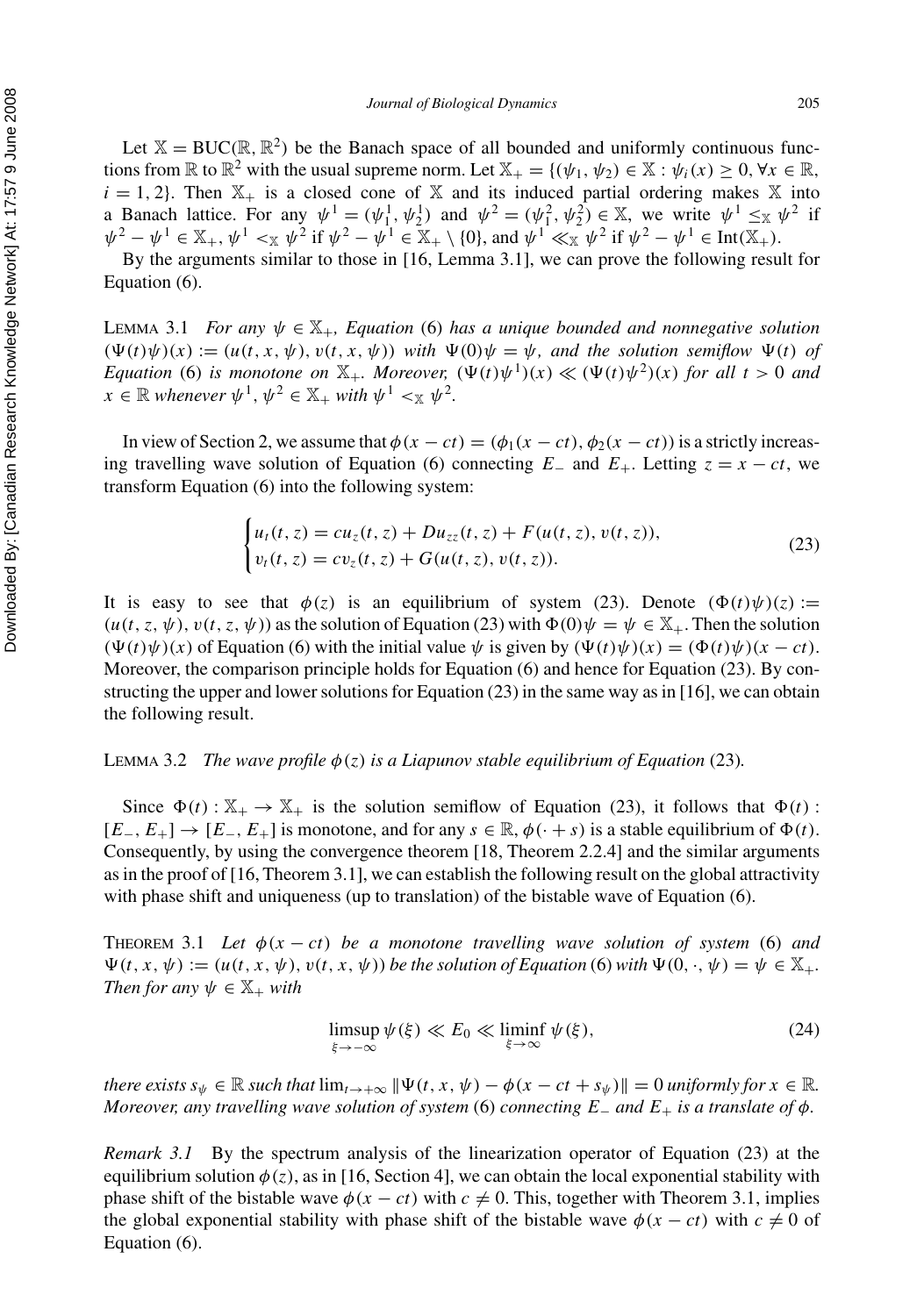#### **4. Examples**

In this section, we apply the results in Sections 2 and 3 to some reaction–diffusion population models and show the existence and global exponential stability of bistable waves.

*Example 4.1* Consider a reaction–diffusion epidemic model (see, *e.g.*, [1,16])

$$
\begin{cases}\n\frac{\partial U_1(x,t)}{\partial t} = d \frac{\partial^2 U_1(x,t)}{\partial x^2} - U_1(x,t) + \alpha U_2(x,t), \\
\frac{\partial U_2(x,t)}{\partial t} = -\beta U_2(x,t) + g(U_1(x,t)),\n\end{cases} (25)
$$

where *d*,  $\alpha$ , and  $\beta$  are positive constants;  $U_1$  and  $U_2$  denote the spatial densities of an infectious agent and the infective human population, respectively; and  $F(U_1, U_2) = -U_1(x, t) + \alpha U_2(x, t)$ and  $G(U_1, U_2) = -\beta U_2(x, t) + g(U_1(x, t))$ . The existence, uniqueness (up to translation), and global exponential stability with phase shift of the bistable travelling wave with nonzero wave speed were established for Equation (25) in [16]. However, it seems that the claim in step 2 of the proof of Theorem 2.1 (for the existence) in [16] needs to be readdressed since the inequality

$$
\dot{V}_c(\eta) = \frac{c}{d} - \frac{\eta - \alpha u_2}{m d(\eta - b)} \le \frac{c}{d} + \frac{b - \eta}{m d(\eta - b)} = \frac{1}{d} \left( c - \frac{1}{m} \right)
$$

cannot be obtained as the authors stated there. By Theorem 2.1, we can establish the existence of the bistable wave under the assumptions  $(A1)$ – $(A3)$  in [16].

*Example 4.2* Consider a reaction–diffusion model with quiescent phases (see, *e.g.*, [4,8,15])

$$
\begin{cases} v_t = D\Delta v - \mu v - \gamma_2 v + \gamma_1 w, \\ w_t = g(w) - \gamma_1 w + \gamma_2 v, \end{cases}
$$
 (26)

where *v* and *w* are densities of two particles, *g* is smooth, and *D*,  $\mu$ ,  $\gamma_1$ ,  $\gamma_2 > 0$ . For system (26),  $F(v, w) = -\mu v - \gamma_2 v + \gamma_1 w$  and  $G(v, w) = g(w) - \gamma_1 w + \gamma_2 v$ . Then  $F_v = -\mu - \gamma_2 <$  $0, F_w = \gamma_1 > 0$ , and  $G_v = \gamma_2 > 0$ . Assume that  $g \in C^2(-l, \infty)$  for some  $l > 0$  such that  $g(0) =$ 0, *g*<sup>'</sup>(*w*) > 0, ∀*w* > 0, and *g*<sup>'</sup>(*w*) < γ<sub>1</sub> on (−*l*, +∞); *g*(*w*) = γ<sub>1</sub>*μw*/(*μ* + γ<sub>2</sub>) has only three zeros 0,  $b_1$ , and  $b_2$  on  $[0, b_2]$ ; and  $g''(w) > 0$  for  $w \in (0, b_1)$  and  $g''(w) < 0$  for  $w > b_1$ . It is easy to check that system (26) satisfies (H1) and (H2). By Theorems 2.1 and 3.1, it then follows that system (26) admits a bistable travelling wave, which is globally attractive with phase shift (or even globally exponentially stable with phase shift when the wave speed  $c \neq 0$ ) and uniqueness (up to translation).

*Example 4.3* Consider a reaction–diffusion model with a quiescent stage (see, *e.g.*, [5,17])

$$
\begin{cases} \frac{\partial u_1(t,x)}{\partial t} = D\Delta u_1(t,x) + f(u_1(t,x)) - \gamma_2 u_1(t,x) + \gamma_1 u_2(t,x), \\ \frac{\partial u_2(t,x)}{\partial t} = \gamma_2 u_1(t,x) - \gamma_1 u_2(t,x)), \end{cases} \tag{27}
$$

where  $u_1$  and  $u_2$  are densities of the dispersal and nondispersal subpopulations, respectively;  $D > 0$ ;  $f(u)$  is a nonlinear continuous function; and  $\gamma_1$  and  $\gamma_2$  are the emigration and immigration rates, respectively. For system (27),  $F(u_1, u_2) = f(u_1) - \gamma_2 u_1 + \gamma_1 u_2$  and  $G(u_1, u_2) =$ *γ*<sub>2</sub>*u*<sub>1</sub> − *γ*<sub>1</sub>*u*<sub>2</sub>. Then  $F_{u_2} = \gamma_1 > 0$ ,  $G_{u_1} = \gamma_2 > 0$ , and  $G_{u_2} = -\gamma_1 < 0$ . If we further assume that